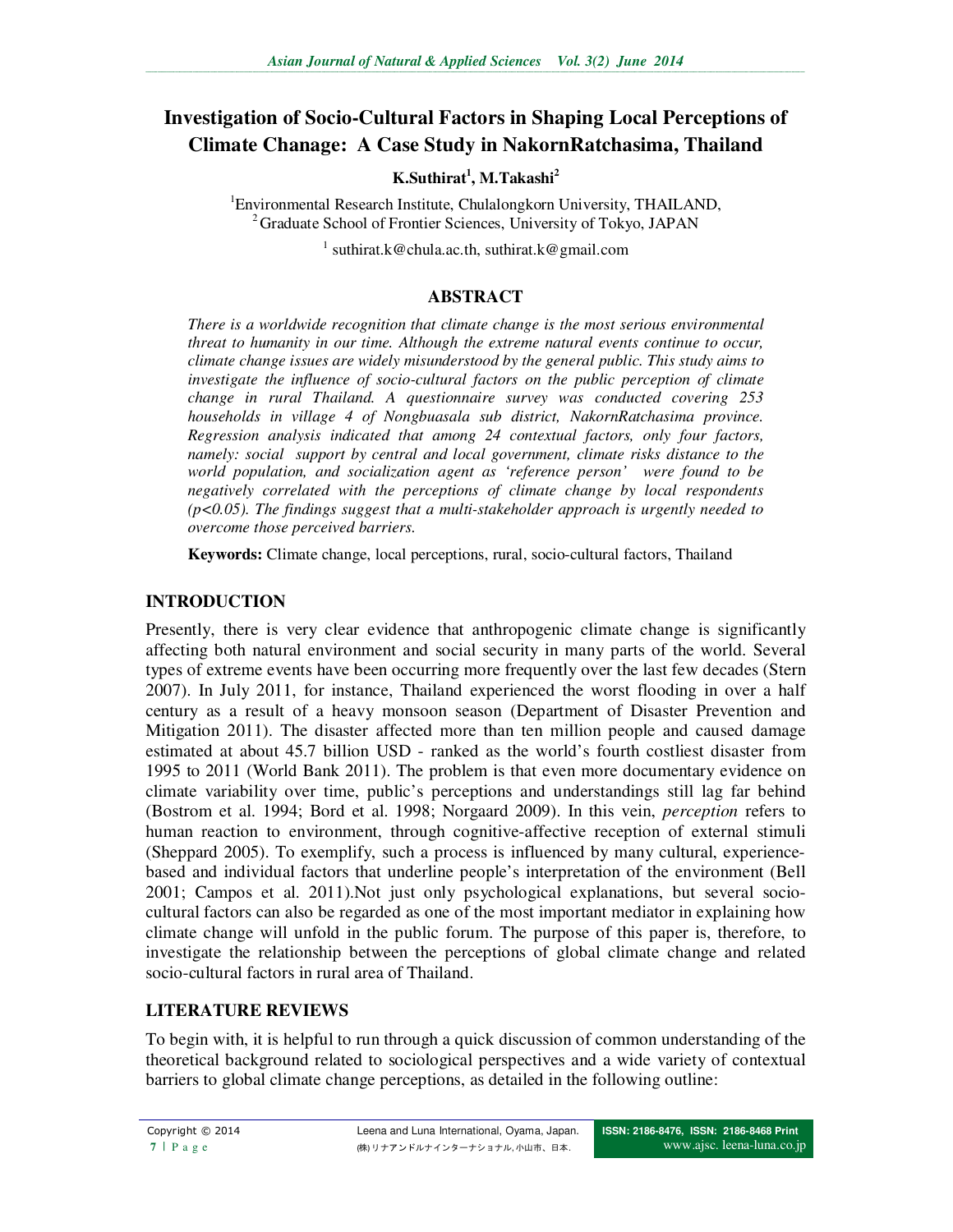### **Sociological Perspectives**

One prominent view is that the intimate interdependency between human society and its ecological context has been debated at length over the last century (Rosa 2001). Referring the above mentioned statements, sociology concerns itself with an interest in understanding the linkage between individuals and society (as *micro* and *macro* links) as well as the dynamics of that relationship (Warren 2005). Attention is given to the challenge of how the disciplines of sociology and ecology can be integrated to fully understand *socio-ecological systems* as a *unity* (Michaelidou et al. 2002). In the context of climate change, environmental sociology has been applied to provide the complex and multifaceted relationship between human beings and the changing climate patterns for any particular locality. Emerging work in this area also explores how the general public defines the significance of global climate change as *risk*, how social and interpersonal processes shape attitudes, beliefs, discourses in public debates and perhaps even blind their perceptions and understandings of climate change phenomena. From this normative perspective, knowledge about related factors that cause individuals to deny the reality of climate change and its consequences would thus make it possible to tackle the barriers in a systematic and sustainable way.

Earle (1999) points out that social context theory has provided useful approaches to identify both societal structures and socialization processes of prevailing social environment in a particular locality. There are three fundamental components of social-environmental dimension: societal structures, social processes, and social realities. Social structure, firstly, refers to the pattern of social arrangements, causal interconnection and interdependence among the agents of socialization and individual action (Lopez and Scott 2000). Several factors, ranging from political, cultural, economic, legal, media and religion can be seen to have contributed to the social system. On the micro scale, social structure can be regarded as normative structures or the way norms shape the individual's action in a given social situation. Another is the process of socialization, this includes the internal forces (e.g. beliefs, attitudes, perceptions) that are central to how individuals view and interact with social structures (Earle 1999). In particularly, these processes tend to be consistently uniform over a period of time, with slight changes in the various institutions. Of these, the consistency between macro forces from societal structures and micro pressures held by an individual person tends to drive the latest components; namely social realities, which are transmitted in the various folkways and norms (Heath and Gifford 2006) present in a society. To conclude, researchers in social psychology have conducted a great deal of work relevant to the interaction between individuals and groups, and the role of culture and social structure in perceptions of climate sciences (Norgaard 2009).

A series of explanations to the question of *why* an individual may distance themselves from certain information of climate change was further highlighted. Most people, for instance, tend to avoid acknowledging the sources of information to follow their cultural norms of attention (Hochschild 1983), and conversation (Eliasoph 1998). A process of denial is socially constructed to ignore all of the disturbing problems. Indeed, talking about uncertainty issues like climate change may go against the cultural norm of conversation and their toughness norms. Similar to the norm of attention based on their hierarchy of needs (Maslow 1970), individuals may have more important things to do than climate change mitigation. Krosnik et al. 2006 confirmed that global phenomena like climate change remain a relative low priority when compared to other social concerns (e.g. economy, health care, terrorism, radioactive waste, genetically modified organisms). Furthermore, a great majority of the public generally perceived climate related risks to be distant in space and time (Bordet al.1998; Norton and Leaman 2004; Lorenzoni and Pidgeon 2006; Leiserowitz, 2005). In that sense, most people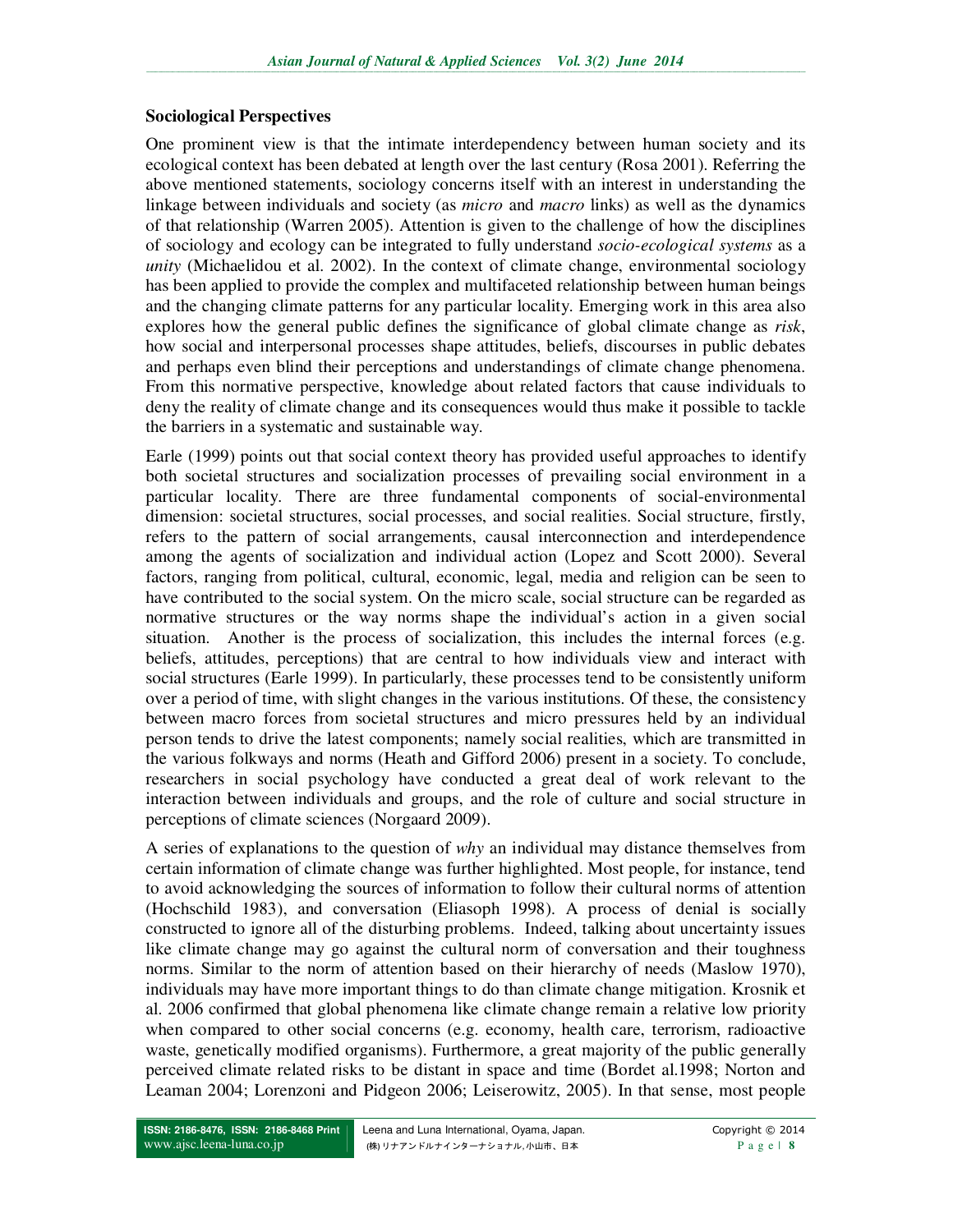did not think global climate change would directly affect their diary life (as *non-urgent*), but it would happen to the other people (as *non-personal threat*). Too often, climate change information is invisible both in social interaction and national politics in particular. Lack of actions by other socialization agents in society can be accounted as a key barrier to personal engagement (Lorenzoni et al., 2007).

## **Aims and Hypotheses**

The objective of this study is to understand how global phenomena like climate change are perceived by Thai local people and further investigate the influence of socio-cultural factors on their perceptions. Accordingly, it is hypothesized that:

- 1. There is a widespread lack of knowledge and misconceptions about the nature, underlying causes of global climate change among Thai local people.
- 2. Local people who conform to the cultural norms of attention and conversation on environmental and climate change issues are more likely be aware of such phenomena.
- 3. Local people who have traditionally though that the impacts of climate change only affect other people or nations (*distance the risks in space*) are less likely to know about the issue.
- 4. The process of socialization, through the key agents of society, can help to increase the perceptions of global climate change among Thai local people.

# **MATERIALS AND METHODS**

## **Study Area**

This study was carried out in Muang district, NakornRatchasima province, the gateway to Northeastern Thailand, approximately 250 kilometers from Bangkok. The study area of my research is depicted in Figure 1. NakornRatchasima is traditionally an agricultural province where most of the population works in the agricultural sector (e.g. sugar cane, tapioca, corn cultivation). Local people who lived in village (or *Mooban* in Thai) 4 of Nongbuasalasubdistrict, NakornRatchasima province were considered as the *target group* of this study. A random sample of 253 households was selected from the entire population (N= 724) through sampling with probability proportional to size with approximately 95% confidence interval (Yamane 1993).



Figure 1.Study area- Muang, NakornRatchasima Province, Thailand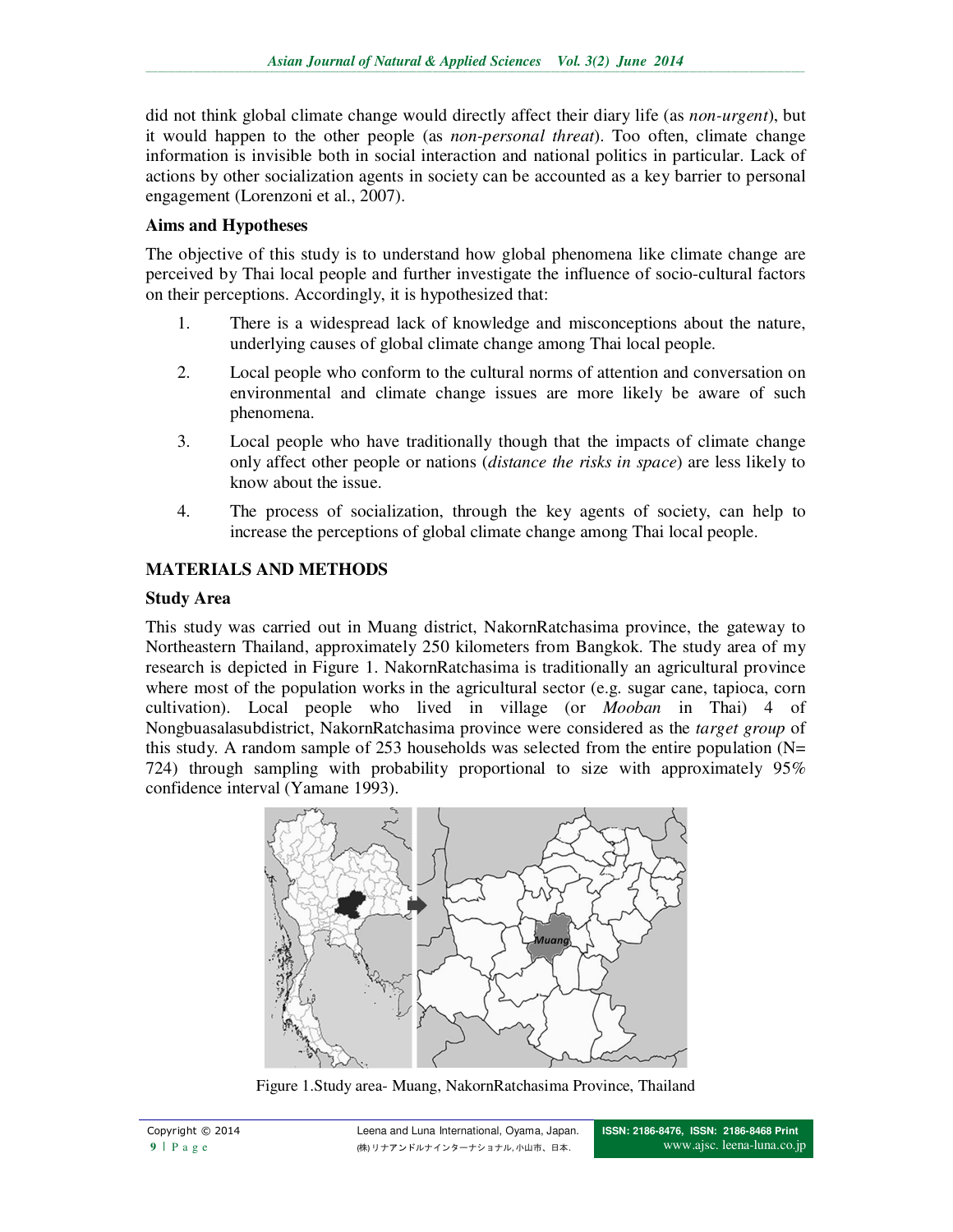## **Questionnaire**

The questionnaire was designed based on key related factors identified through multidisciplinary reviews. The validity of questionnaires estimated through the Index of Item Objective Congruence method was 0.84, higher than 0.50 (Rovinelli and Hambleton 1977), and the reliability estimated through Cronbach's alpha coefficient was 0.71, higher than 0.7 (Cronbach 1970), meaning that the questionnaires had adequate validity and reliability for data. All respondents were asked to consider each statement and then add a *Likert scale* numerical rating, from 1 (strongly disagree) to 5 (strongly agree), that was closest to their own images about global climate change and related issues. To explain, the term *perceptions*  in this study can be defined as an understanding of the basic concepts of global climate change. According to the socio-cultural domain, the question consists of cultural norms, social experiences, risk society, social supports, and agents of socialization on climate change issues (as summarized in Appendix A).

# **RESULTS AND DISCUSSIONS**

# **Perceptions Of Climate Change**

As first hypothesized, there are widespread misconceptions on both general definition and its underlying causes. Of these, about 65% of local respondents stated that they know something related to climate change phenomenon but in detail knew very little about it. A clear majority perceived that climate change is likely about heavy flooding, air pollution and the occurrence of extremely high temperatures. Also, most local respondents identified the primary causes of global climate change to be deforestation, open-burning and industry in their community rather than fossil fuel burning. Regarding to the preliminary result, it would not be unreasonable to believe that Thai local residents tend to have difficulty understanding the exact difference between the phenomena of global climate change and their local natural events (i.e. flooding). Indeed, since 2009, the communities in village 4 of Nongbuasala have been affected by continuous flooding in low-lying agricultural areas. Moreover, in 2011, many parts of Thailand have been hit by severe flooding as mentioned above. One reason for the misconceptions is that both local and national flood series create a visually dramatic image and are easy to understand immediately by the lay public.

## **Sociocultural Contributions**

## *Survey*

Regarding the cultural norm of attention, a great majority of Thai respondents paid attention to poverty eradication (95%), unemployment (73%), and both local and national political (34%) issues rather than environmental issues (14%). For although, when considering and focusing on environmental problems, the majority of respondents agreed that air pollution (63%) and deforestation (49%) were of the most concern in their community rather than global climate change (Figure 2). Surprisingly, some respondents (30%) start talking about any changes and/or variations in the climate during this period of time. Based on their risk judgments, even some respondents seem to be very concerned about the potential climate change impacts on the next generation. Nonetheless, most of them mentioned that extreme weather is on the rise around the world (76%), Thai people (80%) and Bangkokian (92%) are increasingly battered by the impacts of climate change rather than their communities and families. Furthermore, when considering social support, about 90% of local respondents completely lost and don't know about national policy related to climate change context. They were not satisfied with the support (e.g. information, moral and proactive solution) from both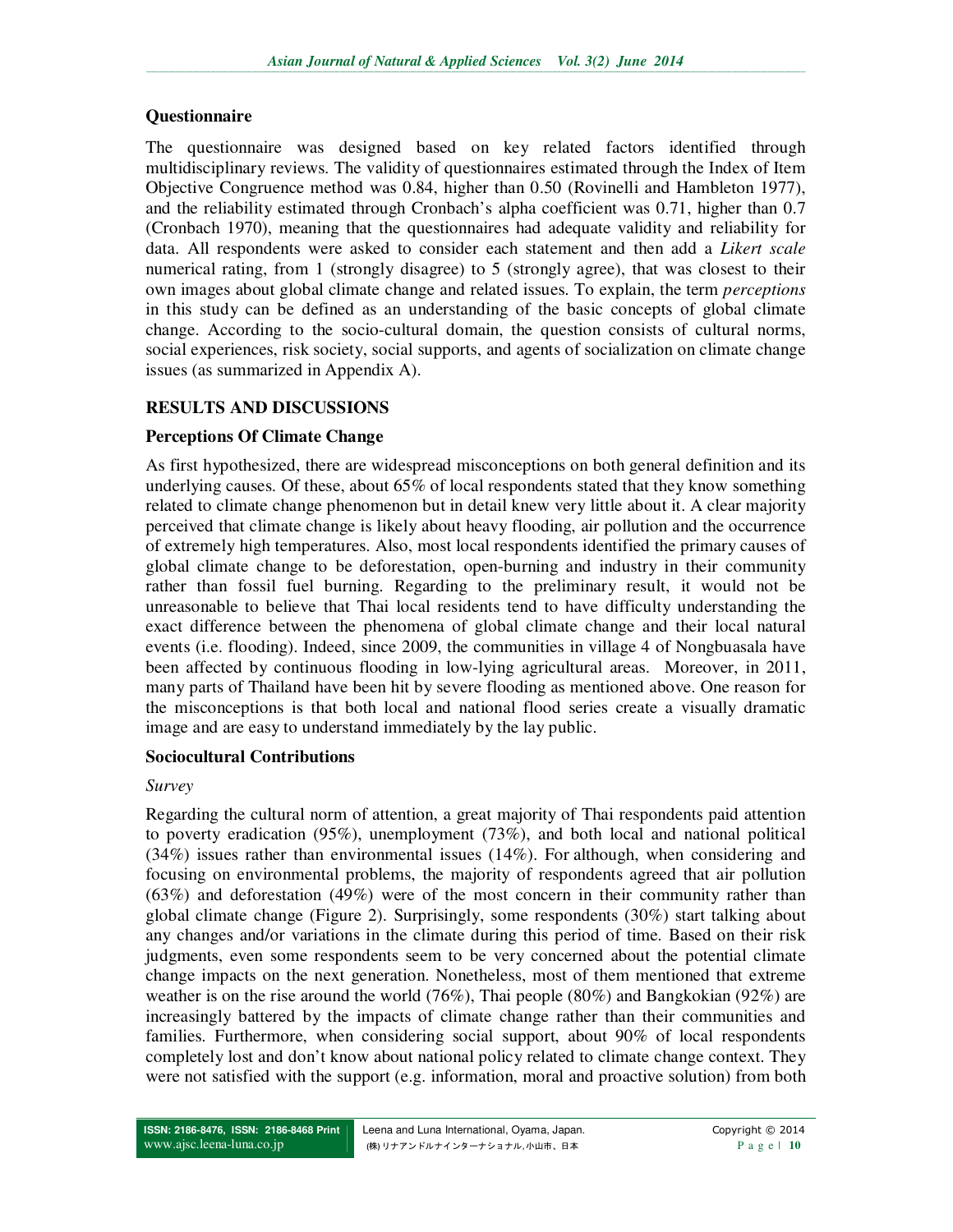central and local authorities. Most people therefore externalize their responsibilities to those organizations and their community leaders. Lastly, through the socialization process, the survey results indicated that secondary agents, in particular television, are considered as the most important sources of information on general and climate change issues.



Figure 2. Environmental concern in the community

## *Descriptive*

Table 1 presents basic descriptive statistic for all socio-cultural components. Again, the survey results indicate that local respondents don't seem to have a cultural norm of attention nor initiate too much conversation on environmental  $(\bar{x}=2.38)$  and global climate change ( $\bar{x}$ ) =2.06) issues in their community. Most of them also place strong emphasis on the potential impacts of global climate change on people living in Bangkok  $(\bar{x}=4.62)$ , the world population  $(x=4.13)$ , and all Thai people  $(x=3.98)$ . On the one hand, they were not aware of any risks related to climate change in their community  $(\bar{x}=2.67)$  and family  $(\bar{x}=1.53)$ . There is, certainly not yet, a low level of social support associated with proactive and preventive coping by both central government  $(\bar{x}=1.30)$  and local authorities  $(\bar{x}=1.08)$ . Among the major agents of primary and secondary socialization, only television  $(x=3.55)$  was widely considered as the main source of climate change information in particular.

### *Regression*

Hypothesis 2 to 4 is supported by the data pattern in Figure 3 and Table 2. The results of linear regression analysis, given in Figure 3, show the correlation coefficient between *independent* (socio-cultural factors) and *dependent* (climate change perceptions) variables. The findings indicated that all of cultural norm of attention, conversation on climate change, social experiences,climate risks distance (to Thai people, Bangkokian, their family and community), socialization agents (family, friend, community leader, public address (PA) system, temple, industry, association, expert, TV, newspaper, internet and radio) were found to be positively correlated with the perceptions of climate change by local people  $(r = .047)$  to  $r = .552$ ,  $p < 0.05$ ). Specifically, a norm of conversation about any changes of climate patterns, *social experiences* and *friend agent* of socialization were considered as the strongest positively correlation, with  $r = .552$ ,  $r = .511$  and  $r = .507$ , respectively.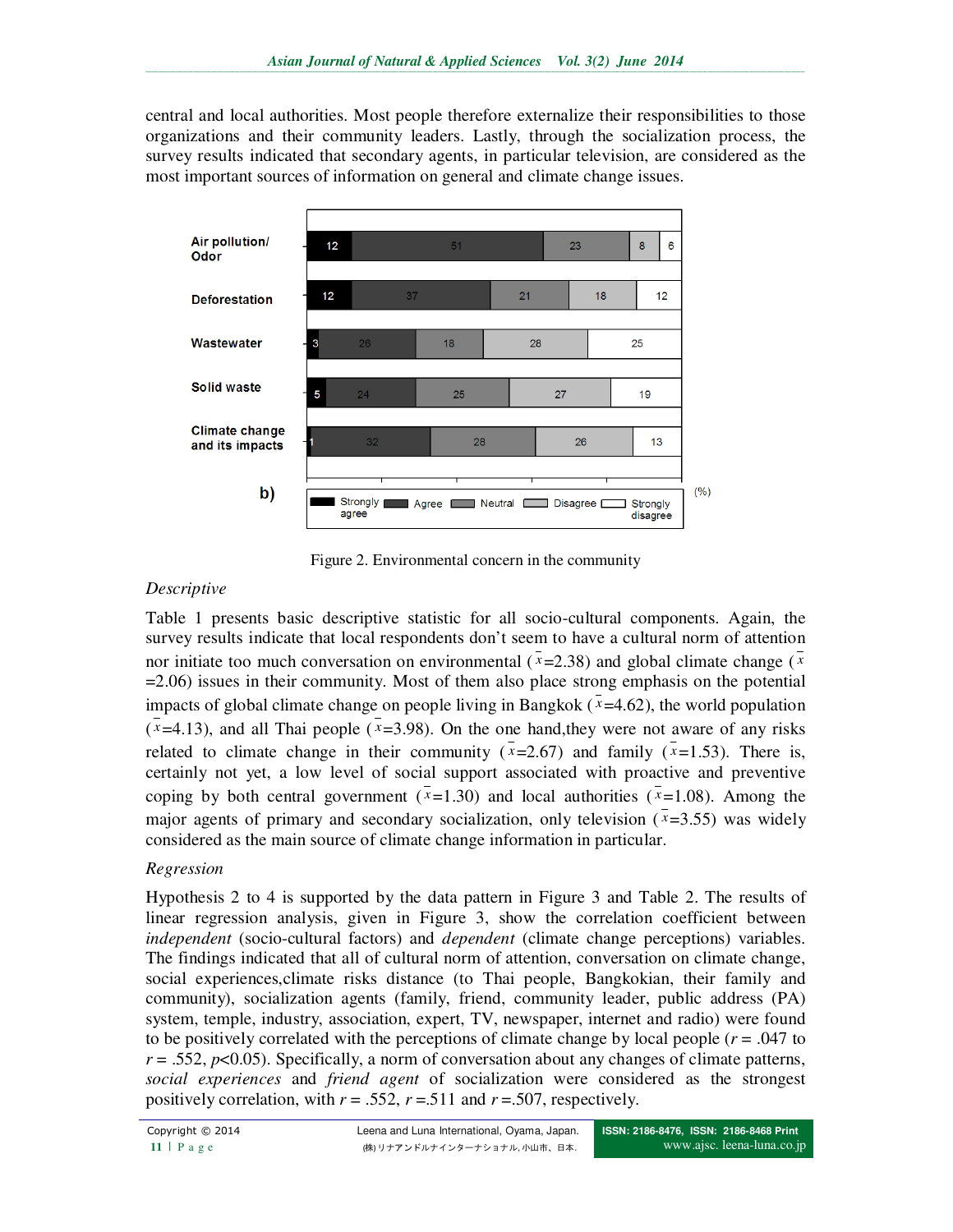| Sociocultural factors       | Mean | <i>SD</i> |  |  |
|-----------------------------|------|-----------|--|--|
|                             | (x)  |           |  |  |
| Cultural norms              |      |           |  |  |
| Environmental Attention     | 2.38 | 1.02      |  |  |
| Climate change Attention    | 2.82 | 1.04      |  |  |
| Climate change Conversation | 2.06 | 0.91      |  |  |
| Social experiences          | 2.60 | 1.11      |  |  |
| Risk society:               |      |           |  |  |
| World population            | 4.13 | 0.86      |  |  |
| Thai people                 | 3.98 | 0.79      |  |  |
| Bangkokian                  | 4.62 | 0.70      |  |  |
| Community                   | 2.67 | 1.04      |  |  |
| Me/my family                | 1.53 | 0.69      |  |  |
| Social support:             |      |           |  |  |
| National government         | 1.30 | 0.60      |  |  |
| Local authorities           | 1.08 | 0.34      |  |  |
| Socialization agents        |      |           |  |  |
| Family                      | 1.55 | 0.90      |  |  |
| Friend                      | 1.64 | 0.90      |  |  |
| Community leader            | 1.28 | 0.56      |  |  |
| Public address (PA) system  | 1.43 | 0.68      |  |  |
| Temple                      | 1.26 | 0.50      |  |  |
| Industry                    | 1.30 | 0.60      |  |  |
| Association                 | 1.34 | 0.58      |  |  |
| Expert/scientist            | 1.23 | 0.42      |  |  |
| TV                          | 3.55 | 1.27      |  |  |
| Newspaper                   | 1.92 | 1.05      |  |  |
| Reference group             | 1.77 | 1.06      |  |  |
| <b>Internet</b>             | 1.25 | 0.56      |  |  |
| Radio                       | 2.20 | 1.00      |  |  |

#### **Table 1. Mean of socio-cultural factors relating to global climate change perceptions among Thai local residents (N= 253)**

L.

However, on the other hand, only four factors, namely: social support by central government, the effectiveness of local authorities, distance of climate risks to the world population, and the reference person in socialization (i.e. superstar) were found to be negatively correlated with their perceptions on the phenomena, ranging from  $r = -.151$  to  $r = -.011$  at 0.05 level of significant.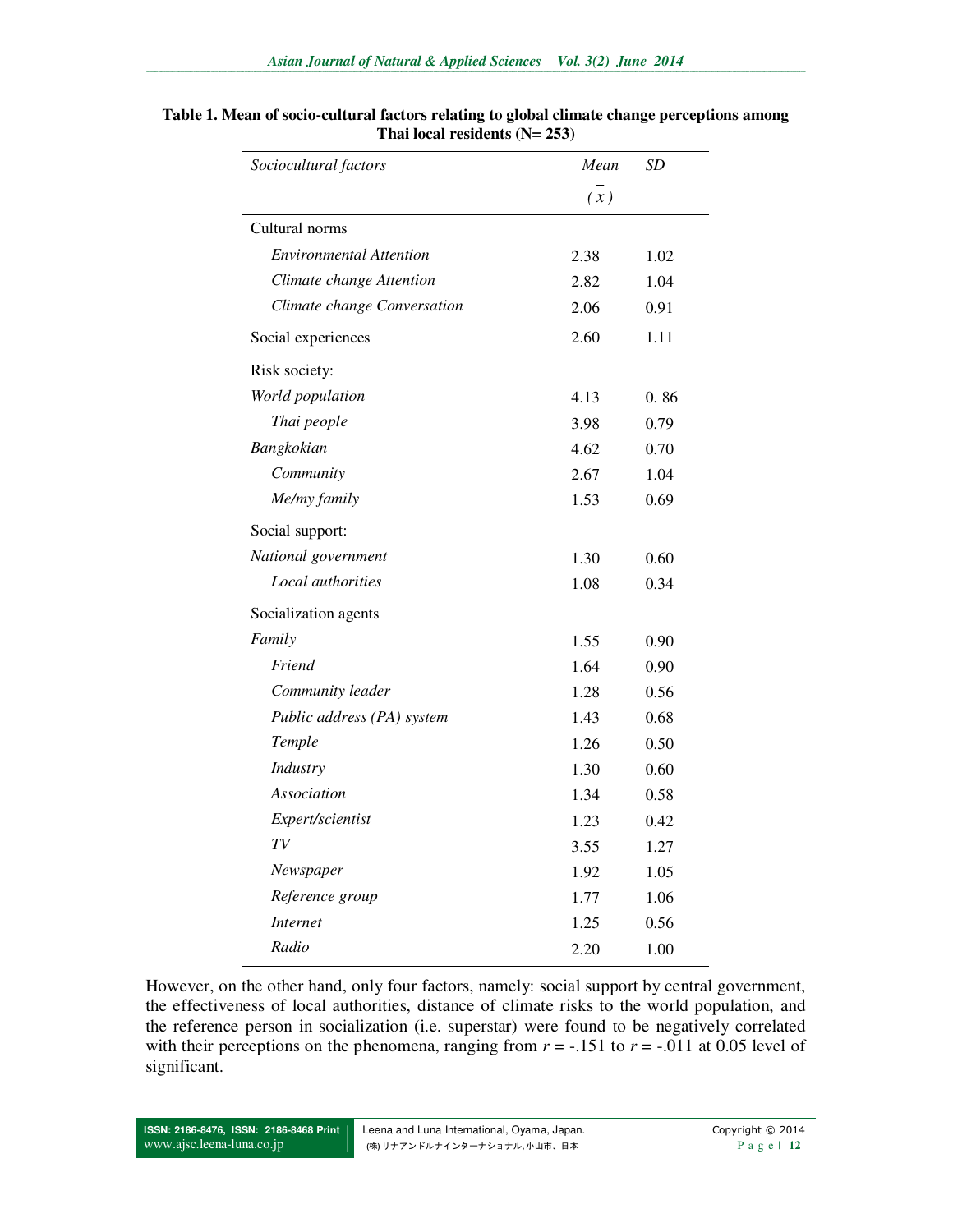As discussed above, it is important to underline that the means of convincing lay people to keep climate change topic inside their norms of attention is the most critical challenge facing developing countries like Thailand. Regarding to the national development report (ONEP 2010), members of Thai society showed personal and social concerns over intermittent poverty, health, political instabilities (e.g. corruption and violence) rather than climate change over the past decade. Similar evidence is provided by Bord et al. (1998), attention on public interest in global climate change may reflect a socially oriented or normative concern for ecological and environmental issues rather than a well-defined perspective on personal beliefs about climate change specifically. More importantly, lack of a solid support structure from the key stakeholders (e.g. central and local government) is probably the number one reason why low-signal environmental issues like climate change (Funtowicz and Ravetz 1992) often fail to be translated into the local cultural norms. For instance, as the third hypothesis, most Thai local respondents tend to feel an 'unrealistic optimism' (Weinstein 1980), particular to the extent that climate change is likely to affect others world regions and/or other provinces but not individuals. Yet, the researchers have pinpointed that some beliefs in *fatalism* can be regarded as one of barriers that could hinder both perceptions and proactive actions in responding to climate change. Climate change issues can also make people feel *powerless* or *guilty* about how they can be part of the solutions. Therefore, people either like to do nothing or prefer to block themselves from certain information in order to follow cultural norms of attention, conversation and emotion, and to maintain their desirable emotional states.



Figure 3 Regression analysis between socio-cultural factors and the perceptions of climate change among local respondents  $(N= 253)$ 

## *Multiple regressions*

Following a previous component analysis, multiple regressions were separately computed for all twenty positively correlated factors in order to examine which one can be used to predict the perceptions on climate change by Thai local respondents. Also, as shown in Table 2, a regression model can tell the strength of the socio-cultural factors in predicting climate change perceptions with approximately 60.7% of variance, F  $(20,232) = 17.89$ ,  $p < 0.0005$ .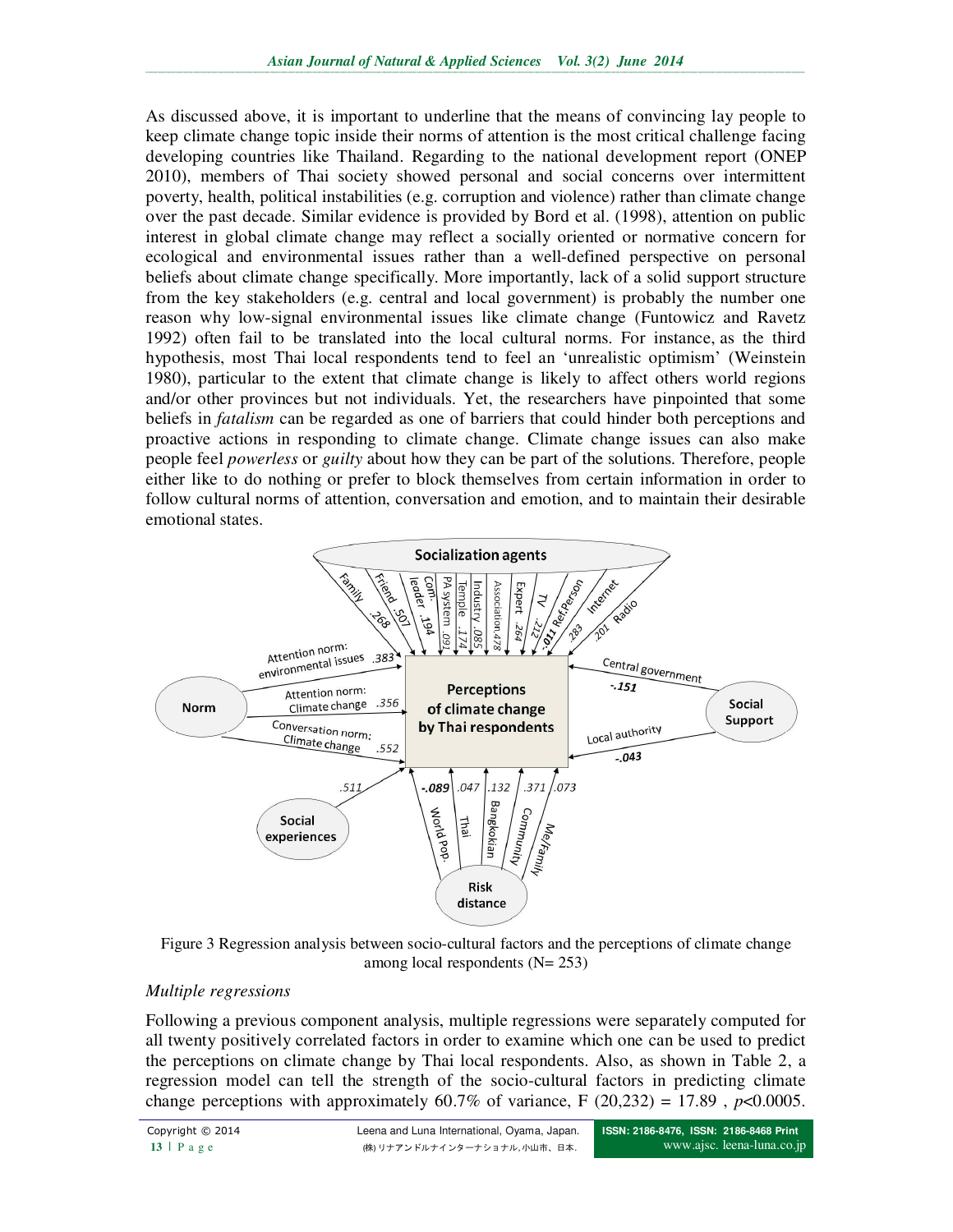Among twenty positively correlated factors, only six components, namely: cultural norm of attention in environment, conversation norm on climate change, the agents of socialization as friend, industry, association, newspaper and radio can significantly predict such perceptions by local participants ( $p < 0.05$ ).

| <b>Predictor Variables</b>             | $\boldsymbol{B}$ | Std.Error | $\beta$ | $\mathfrak{t}$ | Sig. |
|----------------------------------------|------------------|-----------|---------|----------------|------|
| <b>Cultural Norms</b>                  |                  |           |         |                |      |
| <b>Environmental Attention</b>         | .796             | .162      | .229    | 4.926          | .000 |
| Climate change Attention               | $-.007$          | .170      | $-.002$ | $-.041$        | .967 |
| Climate change Conversation            | .764             | .237      | .195    | 3.223          | .001 |
| Social experiences                     | .409             | .210      | .128    | 1.953          | .052 |
|                                        |                  |           |         |                |      |
| <b>Risk Society:</b>                   |                  |           |         |                |      |
| Thai people                            | $-.326$          | .207      | $-.072$ | $-1.577$       | .116 |
| Bangkokian                             | .268             | .242      | .053    | 1.107          | .269 |
| Community                              | .369             | .195      | .108    | 1.896          | .059 |
| Me/my family                           | $-.430$          | .237      | $-.084$ | $-1.816$       | .071 |
| Socialization Agents                   |                  |           |         |                |      |
| Family                                 | $-.328$          | .213      | $-.083$ | $-1.542$       | .124 |
| Friend                                 | .972             | .241      | .246    | 4.037          | .000 |
| Community Leader                       | $-.498$          | .361      | $-.079$ | $-1.378$       | .169 |
| Public address (PA) system             | $-.046$          | .271      | $-.009$ | $-.170$        | .865 |
| Temple                                 | $-.030$          | .413      | $-.004$ | $-.073$        | .942 |
| Industry                               | $-.707$          | .353      | $-.119$ | $-2.003$       | .046 |
| <b>Association</b>                     | 1.240            | .350      | .204    | 3.540          | .000 |
| Expert/scientist                       | .366             | .698      | .043    | .525           | .600 |
| TV                                     | $-.017$          | .129      | $-.006$ | $-.132$        | .895 |
| Newspaper                              | .600             | .179      | .176    | 3.353          | .001 |
| <i>Internet</i>                        | .447             | .328      | .071    | 1.361          | .175 |
| Radio                                  | .346             | .163      | .098    | 2.127          | .034 |
| $R^2 = 607$<br>$R = .779$<br>SEE=2.327 |                  |           |         |                |      |

**Table 2 Summary of multiple regression analysis results (N= 253)** 

With regard to the last hypothesis, it is clear that local people are somehow supposed to have acquired a complex set of their values about the phenomenon of climate change though socialization processes. Among the different types of primary and secondary agents, *friend* or *neighbor* was considered as one of the most influential factor of all predictors. This is because of the cultural lifestyle of Thai rural people is shaped by the close relationship with their neighbor. Probably, some local farmers start talking about the weather fluctuations and severe climatic changes during this time rather than over the last 3-5 years. In term of the socialization process, television, radio and newspaper were considered as the most useful source of climate change information in Thai society and this correlates with work done by Wardekker (2004). Boykoff (2008), however, speculates that coverage of climate change in general was found to be somewhat biased in scientific consensus. As part of a discussion, the way to improve climate change perception among laypeople, through their social or cultural processes, can be considered as one of the most critical challenges facing developing countries like Thailand.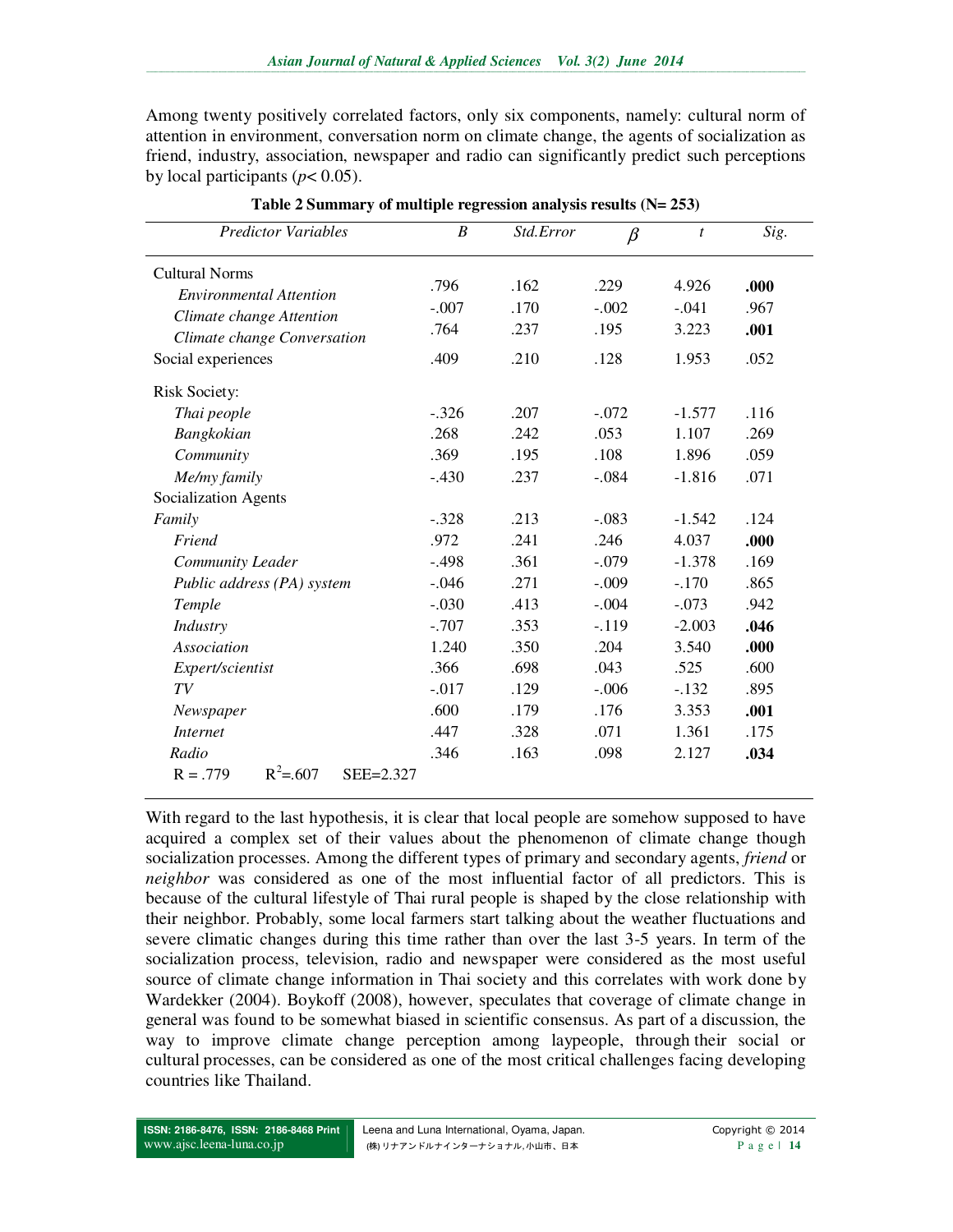## **CONCLUSION AND IMPLICATONS**

There is now substantial lack of understanding among the public in various parts of the world. In Thailand, so far, there has been very limited research study conducted on the mutual relation between ecological impacts of climate change and the perceptions of community members. In order to bridge the huge gap between local perceptions and the reality of climate change, these findings have led scholars suggest that the different key actors and stakeholders should be integratedinto a multi-disciplinary policy planning and decision making process. The roles of interpersonal and media socialization agents in climate change communication should be strengthened both locally and nationally and appropriately adapted to the cultural norm of attention and conversation. As a result, some relevant issues arise indicating specific directions for further study and these also provide the recommendation for related stakeholders, as following:

- 1. Public uncertainty about the complexity of global climate change and extreme weather events in local communities should be better understood by all societal stakeholders**,** includingpolicy makers, academia, media, practitioners, and the wider public. Also, sources of misconceptions should be made clearer and correctly communicated to local Thai society.
- 2. Practitionersmust seek out the most effective ways to translate the global discourse on climate change to the local norms like attention, awareness and conversation. Through this process, the linkages between global climate change, poverty eradication, and political contexts seem to be particularly challenging. From the perspective of risk perceptions, media and educators need to make climate change more *local* and to discuss the issues and potential solutions in the *present* tense.
- 3. Academic researchers should conduct more multidisciplinary and empirical research to fully understand the reason *why* some negative feelings (i.e. fatalism, powerless, helplessness) can exert powerful influence over an individual's risk perception and their behavior to tackle climate change in the Thai context.
- 4. Communication on climate change and related issues should be highlighted on *a regular basis* in the public mind and also be *more sustained in a cyclic of their media attention*. Mass inconsistencies and fluctuations in relevant information must be minimized.
- 5. According to Thai society and culture, both primary and secondary agents of socialization, especially *family*, *friend*, *community leader*, *PA system*, *temple*, *industry*, *association*, *expert*, *TV*, *newspaper*, *internet* and *radio*, should place more emphasis on actions in shaping public understanding of and their behavioral response to life and dead environmental problems like global climate change.

# **ACKNOWLEDGEMENT**

This study is based on part of a PhD dissertation in "The Graduate Program in Sustainability Science - Global Leadership Initiative (GPSS-GLI), The University of Tokyo, Japan", funded by the Japanese Government (Monbukagakusho Scholarship).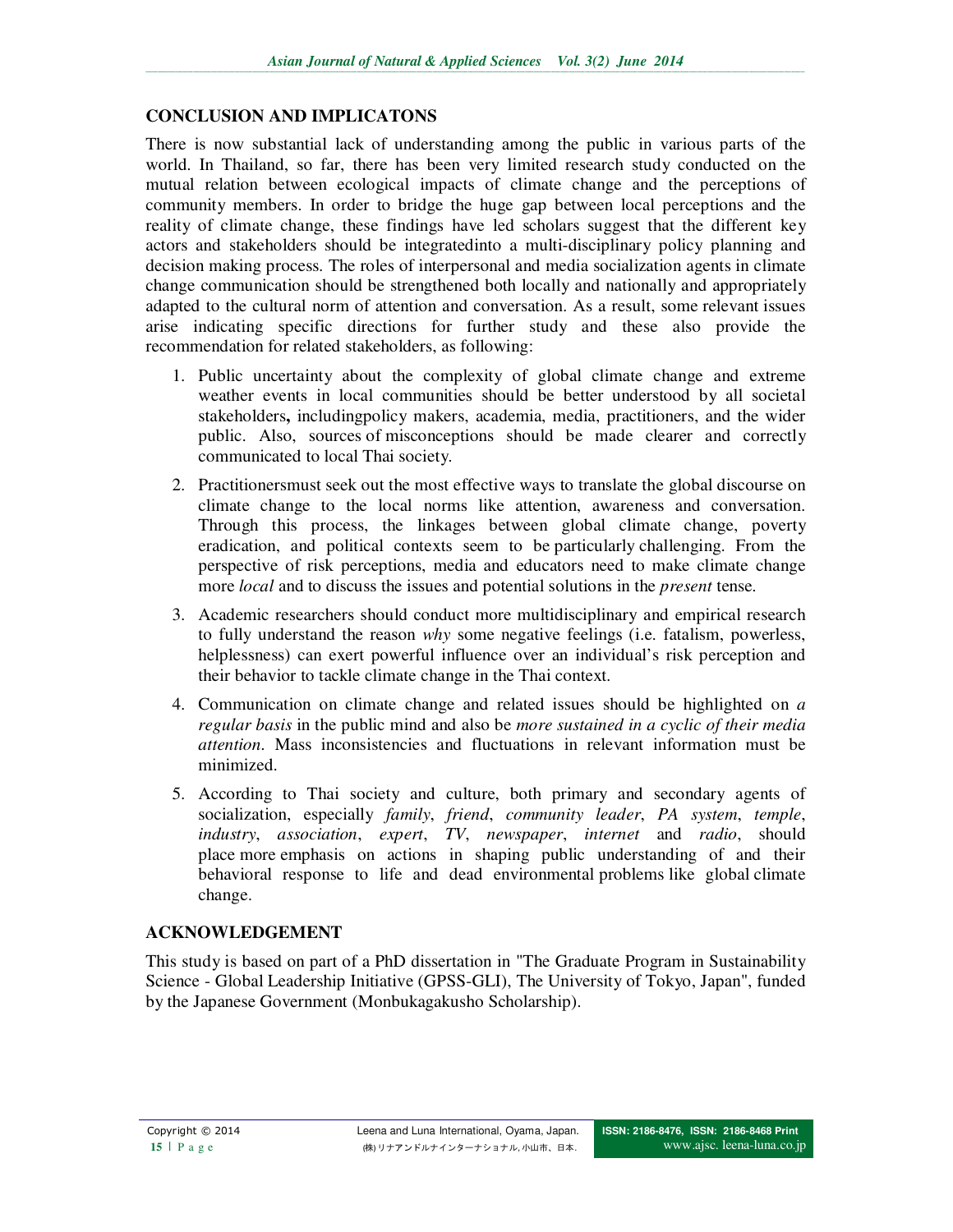### **REFERENCES**

- [1] Bell, S. (2001). Landscape pattern, perception and visualization in the visual management of forests.*Landscape Urban Plan, 54,*201–211.
- [2] Bicchieri, C. (2006). *The Grammar of Society*. New York, NY: Cambridge University Press.
- [3] Bord, R. J., Fisher, A., & O'Connor, R. E. (1998). Public perceptions of global warming: United States and international perspectives. *Climate Research, 11*,75–84.
- [4] Boykoff, M. (2008).Lost in Translation? United States Television News Coverage of Anthropogenic Climate Change, 1995-2004*Climatic Change*, 86(1),1-11**.**
- [5] Campos, M., Velázquez, A., Verdinelli, G. B., Priego-Santander, A., McCall, M. K., & Marti B. (2011). Rural people's knowledge and perception of landscape: A case study from the Mexican Pacific Coast. *Societyand Natural Resources*, 1-16.
- [6] Cronbach, L. J. 1970. *Essential of phychology testing. (3 ed*. *)*. University of Chicago, New York**.**
- [7] Department of DisasterPrevention and Mitigation. (2011). The flood situation in ThailandEmergency Operation Center for Flooding, Bangkok RetrievedDecember 2011, http://www.disaster.go.th.
- [8] Earle L., &Earle T. (1999).Social ContextTheory. *South Pacific Journal of Psychology*. 11(2).
- [9] Eliasoph, N. (1998) *Avoiding Politics: How Americans Produce Apathy in Everyday Life*, Cambridge, UK: Cambridge University Press.
- [10] Funtowicz, S. O., &Ravetz, J. R. (1992).Three types of risk assessment and the emergence of post-normal science.In Krimsky, S., and D. Golding, ed. *Social theories of risk,* 251-274. Westport, CT: Praeger.
- [11] Heath, Y., & Gifford, R. (2006). Free-market ideology and environmental degradation: The case of belief in global climate change. *Environment and Behavior*, *38*,48-71.
- [12] Hochschild, A. (1983). *The Managed Heart: The Commercialization of Human Feeling*. Berkeley, CA: University of California Press.
- [13] Hysong S. J., Best R. G., Pugh J. A., & Moore F.I .(2005).Not of one mind: mental models of clinical practice guidelines in the Veterans Health Administration, *Health Services Research*, 40(3),829-47.
- [14] Krosnick, J. A., Holbrook, A. L., Lowe, L., & Visser, P. S. (2006). The origins and consequences of democraticcitizens' policy agendas**:** A Study of PopularConcern about Global Warming. *Climatic Change,* 77,7-43.
- [15] Leiserowitz, A. A., (2005). American risk perceptions: is climate change dangerous? *Risk Analysis*, *25*,1433–1456.
- [16] Lindlof T. R., & Taylor B. C. (2002).*Qualitative Communication Research Methods* (2 ed), Sage Publications, Thousand Oaks : 195.
- [17] Lopez, J., & Scott, J. (2000), *Social Structure*, Open University Press, Buckingham and Philadelphia.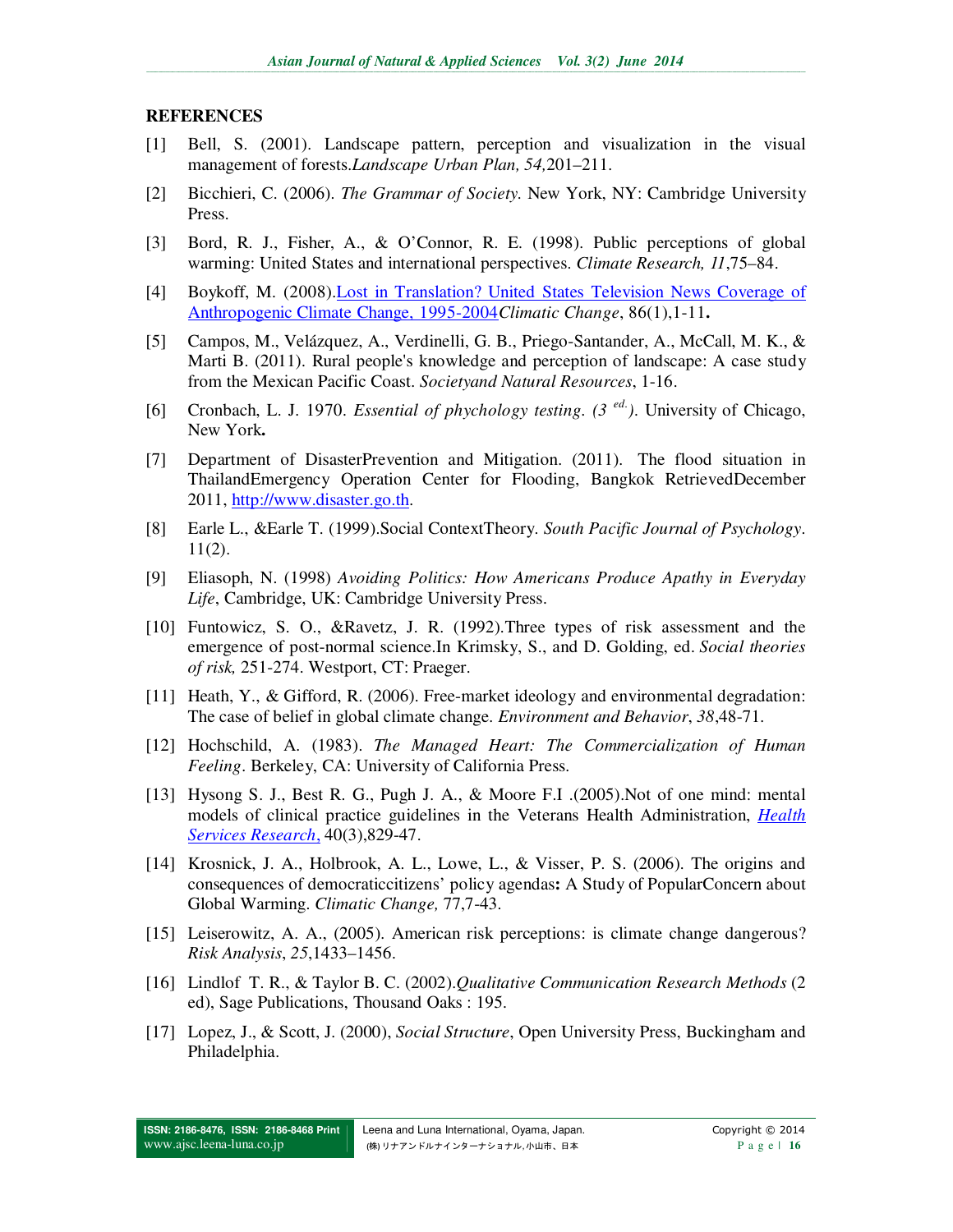- [18] Lorenzoni, I., Nicholson-Cole, S., &Whitmarsh, L. (2007). Barriers perceived to engaging with climate change among the UK public and their policy implications. *Global Environmental Change*, *17*, 445-459.
- [19] Lorenzoni, I., &Pidgeon, N. (2006). Pubkicviews on climate change: European and USA pespectives. *Climatic Change* ,*77*(1-2), 73-95.
- [20] Maslow, A. H. (1970). Motivation and Personality**.** Harper &Row: New York.
- [21] Michaelidou, M., Decker, D. J., &Lassoie, J. P. (2002). The interdependence of ecosystem and community viability: A theoretical framework to guide research and application. *Society and Natural Resources*, 15(7),599–616.
- [22] Norgaard, K. M. (2009). Cognitive and behavioral challenges in responding to climate change, Washington, D.C.: World Development Report Team.
- [23] Norton, A., &Leaman, J. (2004). The Day After Tomorrow: Public Opinion on Climate Change. MORI Social Research Institute, London.
- [24] ONEP, (2010). Thailand's Second National Communication under the United Nations Framework Convention on Climate Change. Ministry of Natural Resources and Environment. Bangkok, Thailand.
- [25] Rosa E. A.(2001).Global Climate Change: Background and Sociological Contributions, *Society and Natural Resources*: An International Journal, 14(6),491-499.
- [26] Rovinelli, R. J., &Hambleton, R. K. (1997). On the use of content specialists in the assessmentof criterion-referenced test item validity. *Dutch Journal of EducationalResearch*, *2*:49-60.
- [27] Sheppard, S. R. J. (2005). LandscapeVisualization and Climate Change: The Potential for Influencing Perceptions and Behavior, *Environmental Science and Policy, 8,*637- 654.
- [28] Stern, N. (2007). *Stern Review on the Economics of Climate Change*. Cambridge, UK: Cambridge UniversityPress.
- [29] Warren, W. A. (2005).HierarchyTheory in Sociology, Ecology, and Resource Management: A Conceptual Model for Natural Resource or EnvironmentalSociology and SocioecologicalSystems, *Society and Naural Resources*,*18*(5),447 – 466.
- [30] World Bank. (2011).The World Bank Supports Thailand's Post-FloodsRecovery Effort. Retrieved 25 January 2012. http://www.worldbank.org/en/country/thailand.
- [31] Weinstein, N. D. (1980). Unrealisticoptimism about future life events. *Journal of Personality and Social Psychology*, 39,806-820.
- [32] Yamane, T. (1993). *Statistics An Introduction Analysis*, 3<sup>rd</sup>ed., New York; Harper & Row.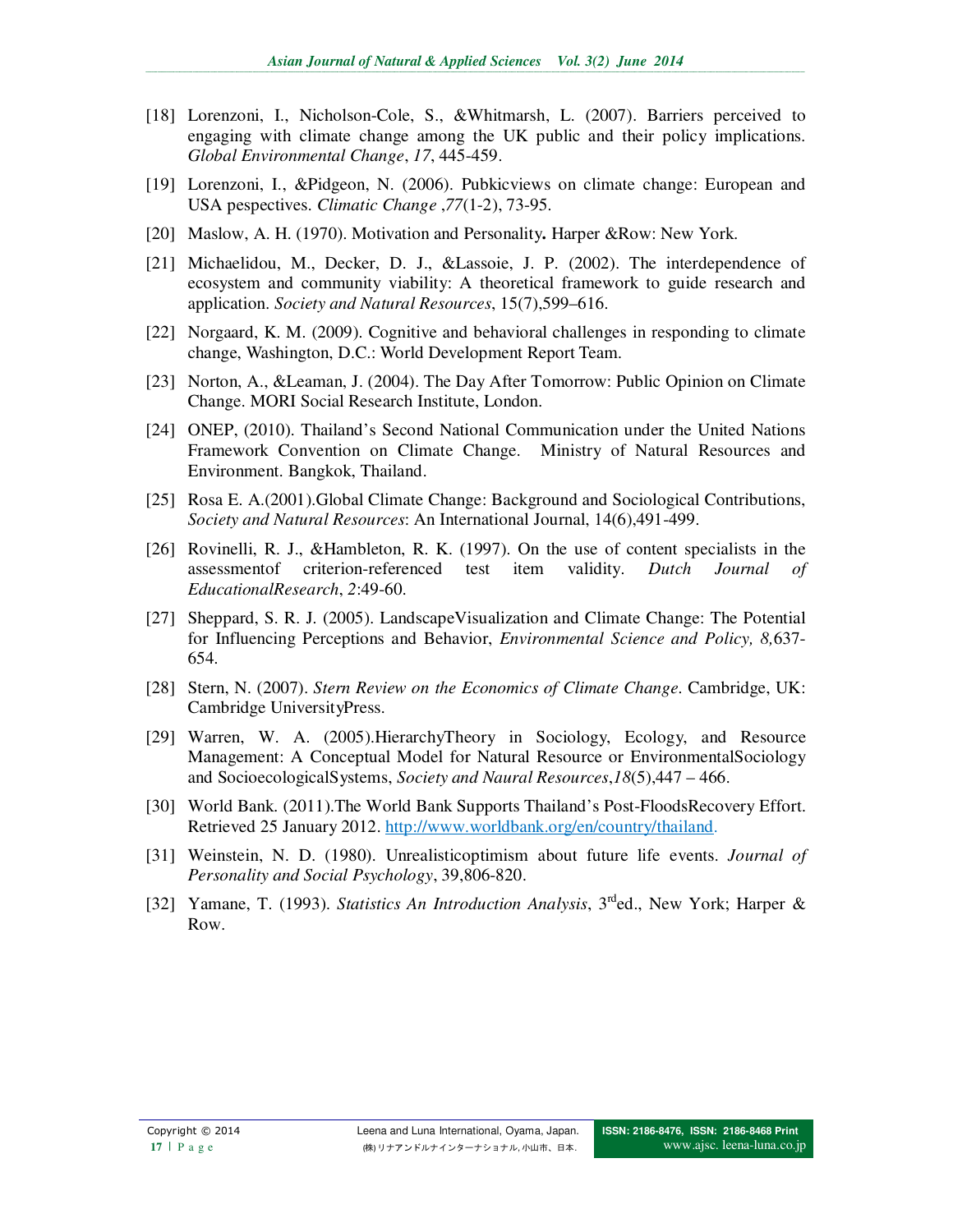| <b>Appendix A :Questionnaire</b><br>$[33]$                                                                                                                                                                   |                                                       |                                       |                                                                                 |                                                                 |                         |
|--------------------------------------------------------------------------------------------------------------------------------------------------------------------------------------------------------------|-------------------------------------------------------|---------------------------------------|---------------------------------------------------------------------------------|-----------------------------------------------------------------|-------------------------|
|                                                                                                                                                                                                              | Strongly<br><b>Disagree</b>                           | Dis<br>Agree                          | Neutral                                                                         | Agree                                                           | Strongly<br>Agree       |
| Sociocultural domain                                                                                                                                                                                         |                                                       |                                       |                                                                                 |                                                                 |                         |
| <b>Norm: Attention</b><br>The following issues ismost important to me<br>personally and my society in generalatpresent:                                                                                      |                                                       |                                       |                                                                                 |                                                                 |                         |
| -Poverty<br>-Unemployment<br>- Health and sanitation<br>- Religious and cultural<br>- Education<br>- Political<br>- Environmental issues                                                                     | ⊔<br>$\Box$<br>$\sqcup$<br>$\sqcup$<br>□<br>□<br>□    | ப<br>П<br>П<br>ΙI<br>П<br>□<br>П      | $\overline{\phantom{a}}$<br>П<br>$\Box$<br>$\Box$<br>$\Box$<br>$\Box$<br>$\Box$ | $\mathsf{I}$<br>$\blacksquare$<br>$\blacksquare$<br>$\Box$<br>П | ΙI<br>ΙI<br>П<br>П<br>П |
| The followingenvironmental issues ismost<br>important to me personally and my society in<br>generalatpresent:                                                                                                |                                                       |                                       |                                                                                 |                                                                 |                         |
| - Air pollution<br>- Deforestation<br>- Wastewater, air and odor pollution<br>- Solid waste disposal<br>- Any changes in climate and it impacts                                                              | $\Box$<br>$\mathsf{L}$<br>$\perp$<br>$\Box$<br>$\Box$ | □<br>$\Box$<br>$\perp$<br>$\Box$<br>□ | П<br>П<br>$\Box$<br>П<br>□                                                      | $\Box$<br>$\Box$<br>$\Box$<br>$\Box$<br>$\Box$                  | $\Box$<br>$\Box$<br>□   |
| <b>Norm: Conversation</b><br>I always talk about any changes and/or the<br>variations in the climate and its impacts<br>withmyfamily, myfriend and myneighbor in<br>ourdiary life                            | □                                                     | $\Box$                                | $\Box$                                                                          | $\Box$                                                          | $\Box$                  |
| <b>Social experiences</b><br>Mycommunity has experienced the adverse<br>impacts of any changes and/or the variations in<br>the climate(i.e. extremeweather; severedrought<br>and floods)                     | $\Box$                                                | $\Box$                                | $\Box$                                                                          | □                                                               | $\Box$                  |
| Risk society<br>In my opinion, negative impacts of any changes<br>and/or the variations in the climate<br>- People around the world<br>- Thai people<br>- People who live in Bangkok<br>- My local community | $\Box$<br>ப<br>ப<br>$\Box$                            | □<br>ΙI<br>ΙI<br>$\Box$               | $\Box$<br>$\Box$<br>l 1<br>□                                                    | П<br>l 1<br>$\Box$                                              | $\mathsf{L}$<br>П       |

# Asian Journal of Natural & Applied Sciences Vol. 3(2) June 2014

**ISSN: 2186-8476, ISSN: 2186-8468 Print**  www.ajsc.leena-luna.co.jp

Leena and Luna International, Oyama, Japan. Copyright © 2014 (株) リナアンドルナインターナショナル, 小山市、日本 **P** a g e | 18